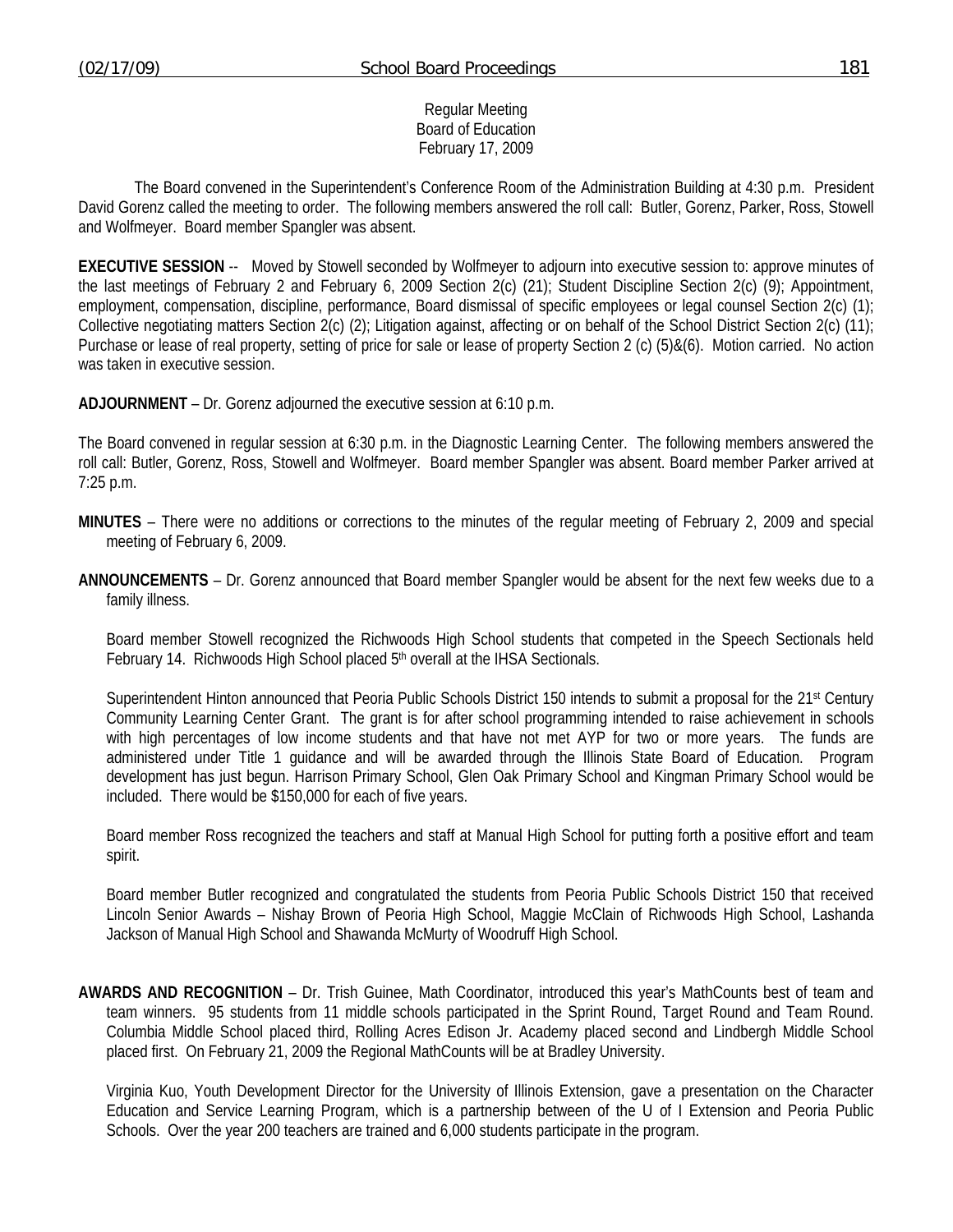- **PRESENTATION BY AUDIENCE ON ACTION ITEMS** Savino Sierra, 1708 S. Stanley, stated that he did not see any reduction in administration in the budget cuts and he feels everything needs to be evenly felt, but the District needs to start at the top and work down.
- **PRESENTATION BY AUDIENCE** Karen Snyder Heath, 3007 N. Wisconsin, stated that she would like schools to return to the K-8 structure. She also is interested in seeing an alternative learning program. She reminded the Board of Education of the recommendations on closing schools from the 2002 Community Summit in Open Space.

 Terry Knapp, 922 W. Wilshire Dr., spoke to how students are admitted to Valeska Hinton Early Childhood Center. He stated that he felt students were attending Valeska Hinton Early Childhood Center that did not live in the District. He stated that the Student Selection and Recruitment document was dated 1993 and should have been updated. He noted that \$2.2 million is spent per year on early childhood from the Title 1 funds and that takes funding away from other students in the district. He also stated that a longitudinal study should have been completed to judge the effectiveness of the program.

 Hedy Elliott-Gardner, 3811 W. Pagewood Dr., Teacher at Garfield Primary School, stated that the Superintendent search committee did not include a teacher or a retired teacher who could have been a valuable member of the team. She also stated that the Budget and Planning Committee did not include any representation from the union side, only the management side.

 Debbie Ritschel, 401 Water, Chairman, Peoria Area Chamber of Commerce, shared the Chambers perspective on the current District financial challenges. She stated that Chamber supports the previously recommended plan including closure of several schools. The Chamber feels that the issue of a balanced budget is critical. She stated that the Chamber is concerned and disappointed with the change in the timetable for closing schools. She stated that the Chamber is offering assistance to the District and would like the opportunity to explore the ideas more fully.

Savino Sierra, 1708 S. Stanley, stated that the school board spends too much money on administration and consultants.

 Jeff Adkins-Dutro, 2610 W. Barker, commended the School Board for delaying the closing of a school. He spoke to the activities occurring at Woodruff High School when he was there with the swim team and noted that many times teachers play a very important role in the life of a student.

 Lee Ann Miller, 1847 NE Glendale, stated that she feels "quickly" should not be a word that is used when making decisions of this magnitude. She noted that she is working to put together a committee to come up with solutions to present to the district. She stated that communication between all working together is vital and working quickly is not the best – we do not need to be pressed into action. She realizes finances are an issue, but things other than those affecting students should be addressed.

 Dr. Gorenz stated that the Board of Education will be making a number of very important decision over the next months that have a great impact on students. He asked Superintendent Hinton to present the timeline for those actions.

 Superintendent Hinton presented that in mid-November it came to the attention of the Board of Education and administration that there may be a projected revenue shortfall due to the downturn of the economy. In mid-December the Board of Education was informed that due to revenue declines there could be a \$4.3 million shortfall this year and \$9.2 million next year. In mid-January administration presented a list of considerations to address the current and long term budget issues.

 February 10, 2009 it was announced that there would be a temporary community Budget and Planning Committee to review district finances and assist the Board and administration with budgeting issues. In February/March administration will continue to look at cost reduction ideas. The Superintendent will establish a district-wide expenditure reduction team of union leaders, principals.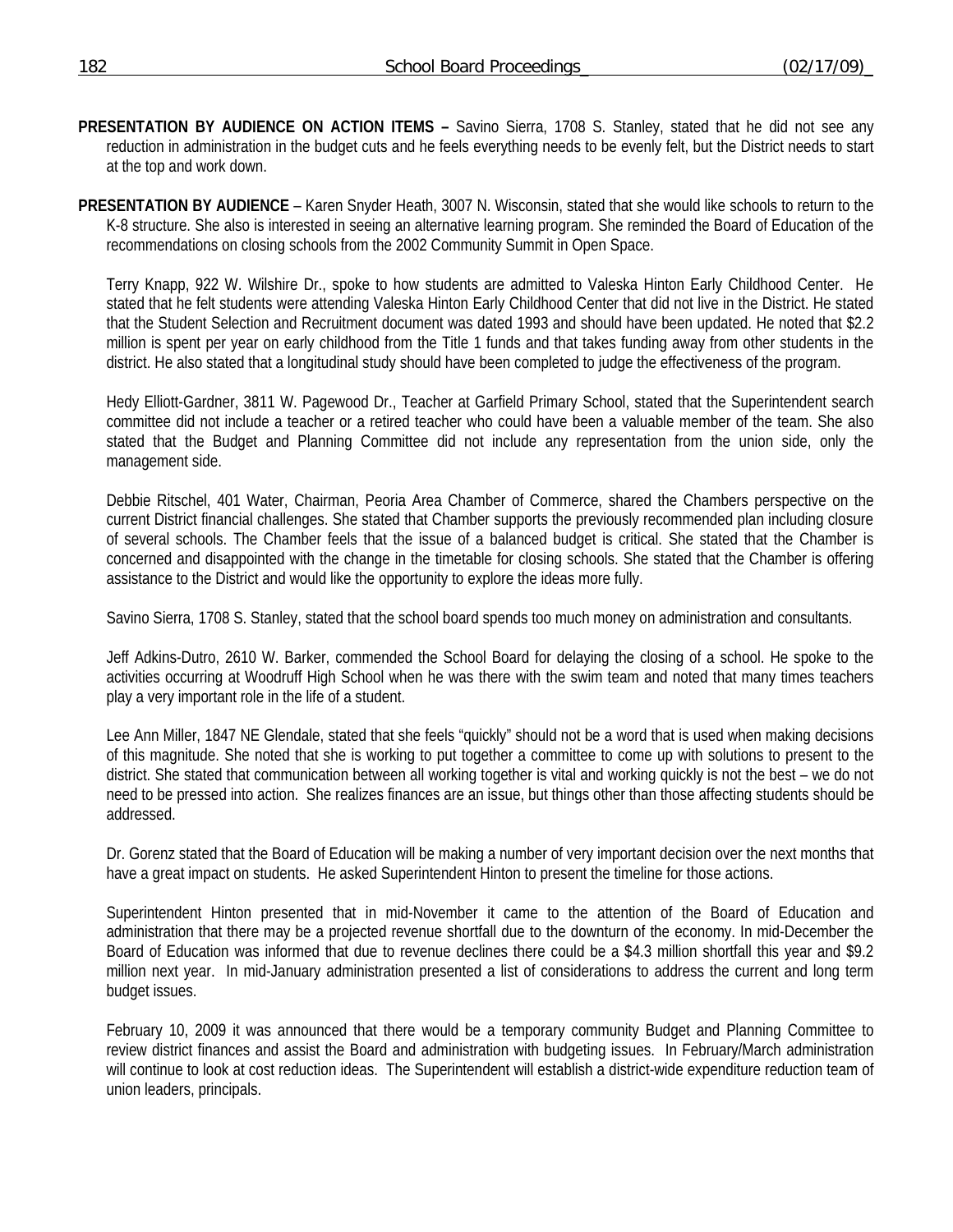March/April a decision will be made on closing one or more primary schools in the fall of 2009. The recommendation would come to the Board no later than the April 6, 2009 meeting and the Board would vote no later than the April 20 meeting. Discussion would continue on closing a high school for the 2010-2011 school year. If a recommendation is brought forward, it must be no later than the May 4 meeting and a decision by the Board of Education must be made no later than the May 18 meeting.

 June – If a recommendation is presented and if the Board of Education voted to close a high school, the Board of Education would need to vote on which high schools would be reconfigured and consolidated no later than June 15, 2009.

 Mid-June 2009 – If directed by the Board of Education, administration and Board will gather input and develop details for the closing and consolidation of schools. This 14 month process will include curriculum, transportation, facility, staffing and other needs.

 Summer 2009 - Board of Education will consider establishing a committee to review and update the Master Facility Plan. The group will gather and analyze data on the facility needs for the buildings not currently in the consolidation, closing or construction phases.

Mr. Hinton emphasized that with the current economic situation difficult decisions will need to be made.

## **CONSENT AGENDA –**

ADOPTION OF CONSENT CALENDAR -- Moved by Parker, seconded by Butler adoption of the consent calendar except for Travel Requests which were pulled for a separate vote.

On roll call, 6 ayes. Motion carried.

GIFTS TO SCHOOL DISTRICT – Moved by Parker, seconded by Butler, that the following donations be accepted and letters of appreciation sent to the donors.

- A book for every student in grades K-5, valued by the donor at \$600.00, donated to Glen Oak Primary School by Grace Presbyterian church
- A book for every student in grades K-5, valued by the donor at \$600.00, donated to Glen Oak Primary School by New Beginnings Ministries
- A book for every student in first grade, valued by the donor at \$300.00, donated by Glen Oak Christian Church to Glen Oak Primary School
- A scoreboard, valued by the donor at \$3,406.00, donated by Frier Flooring Inspection and Consulting to Richwoods High School
- Book bags and school supplies, valued by the donor at \$500.00, donated by Silver Star Chapter 74 to Garfield Primary **School**
- \$600.00 for the Needy Kids Fund donated by Salem Lutheran Church to the Peoria Alternative High School
- \$100.00 for the fifth grade class trip donated to Harrison Primary School by Richland Baptist Church
- \$25.00 for school uniforms donated to Harrison Primary School by Peoria Firefighter Retiree Club
- Six gift certificates for door prizes at the ISAT dinner for parents, valued by the donor at \$102.00, donated by Richland Baptist Church to Harrison Primary School

Eight framed pictures, valued by the donor at \$400.00, donated by Joyce Francis to Sterling Middle School

\$250.00 for incentives for students receiving honors for grades and attendance donated to Trewyn Middle School by Kiwanis Club South-West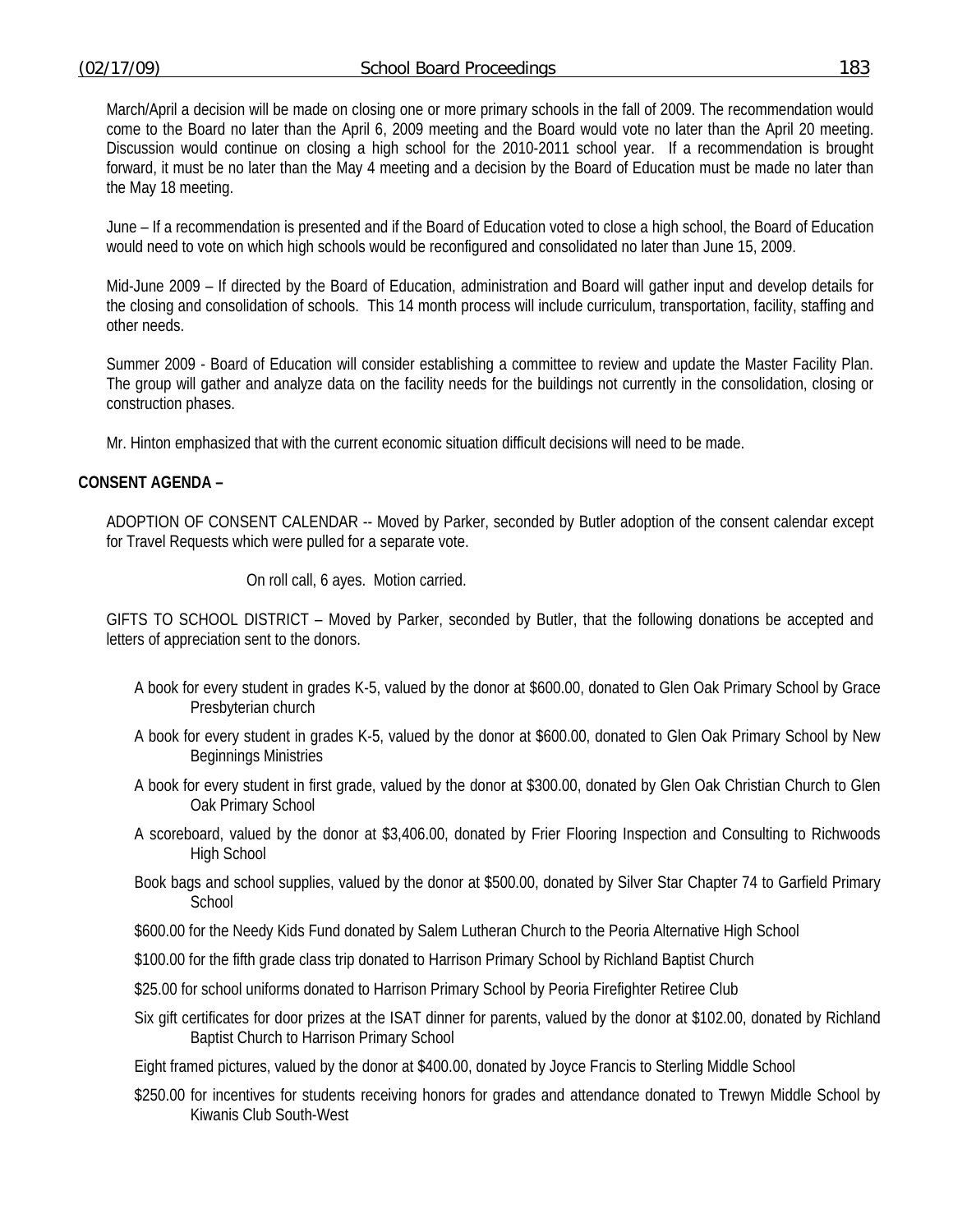\$50.00 donated to Peoria Jazz AllStars for expenses by John Garrett

Books, valued by the donor at \$50.00, donated by Jim Stowell to Glen Oak Primary School

- Pizza party for the boys' basketball team, valued by the donor at \$90.00, donated by Jim Stowell to Trewyn Middle School
- Weight room equipment to be used by the high school athletic departments donated by Bradley University to Peoria Public Schools
- Cash, gift cards, books, school supplies and other items valued at over \$40,000.00 donated by over 350 individuals, families, organizations and businesses to Thomas Jefferson Primary School after their fire in November.

On roll call, 6 ayes. Motion carried.

PAYMENT OF BILLS -- Moved by Parker, seconded by Butler approval of the payment of the following bills.

| FUND | <b>DESCRIPTION</b>                  | <b>BAL.SHEET</b> | REVENUE | <b>EXPENSE</b> | TOTAL          |
|------|-------------------------------------|------------------|---------|----------------|----------------|
| 10   | EDUCATIONAL FUND                    | \$15,195.44      |         | \$285,540.20   | \$300,735.64   |
| 20   | <b>OPERATIONS, BLDG &amp; MAINT</b> |                  |         | \$417,182.66   | \$417,182.66   |
| 40   | <b>TRANSPORTATION</b>               |                  |         | \$87,587.31    | \$87,587.31    |
| 60   | CAPITAL IMPROVEMENT                 |                  |         | \$115,455.42   | \$115,455.42   |
| 90   | CAPITAL IMPROVEMENTS                |                  |         | \$113,164.01   | \$113,164.01   |
| 95   | MID CENTRAL ASSOCIATION             |                  |         | \$974.76       | \$974.76       |
| 99   | PPS ADMIN OUTREACH PROG             |                  |         | \$2,965.40     | \$2,965.40     |
|      |                                     |                  |         | \$1,022,869.76 | \$1,038,065.20 |

On roll call, 6 ayes. Motion carried.

HUMAN RESOURCE REPORT -- Moved by Parker, seconded by Butler approval of the following human resource report as presented by the administration.

| $02 - 18 - 09$ |
|----------------|
|                |
|                |
| $02-06-09$     |
|                |
| $01-16-09$     |
|                |
|                |
|                |
|                |
| 02-06-09       |
| 02-06-09       |
| 02-06-09       |
|                |
| 02-04-09       |
| $02 - 02 - 09$ |
|                |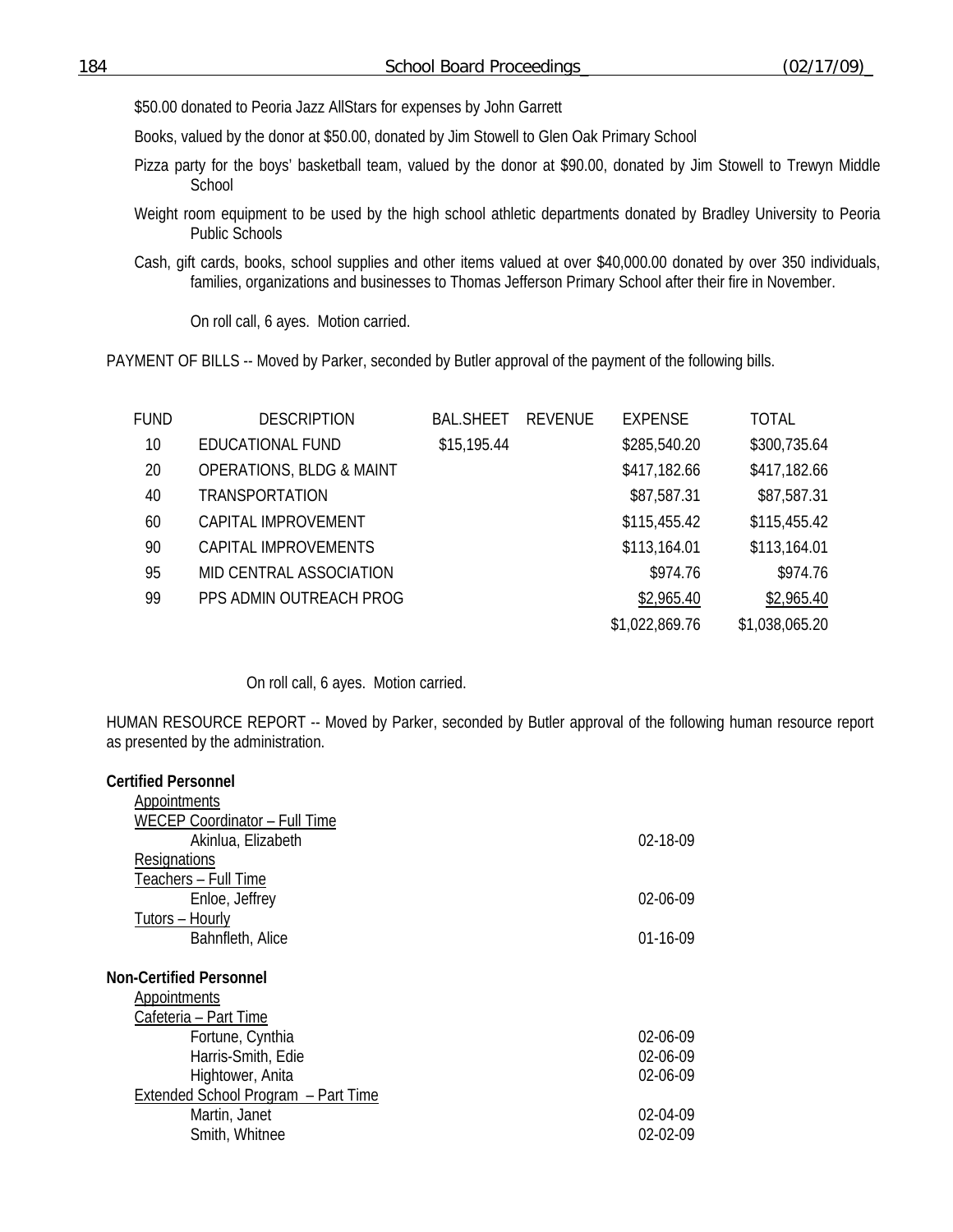| Stirlen, Jennifer                                    | 02-11-09 |
|------------------------------------------------------|----------|
| <b>Extended School Program Assistant - Part Time</b> |          |
| Kirksey, Martin                                      | 02-04-09 |
| Mathews, Andrew                                      | 02-04-09 |
| Staples, Sharon                                      | 02-04-09 |
| Paraprofessionals - Full Time                        |          |
| Scott, Paula                                         | 02-03-09 |
| Wilkerson, Tameca                                    | 02-06-09 |
| <b>Student Workers - Part Time</b>                   |          |
| Mann, Jonedward                                      | 02-11-09 |
| Williams, Jacob                                      | 01-26-09 |
|                                                      |          |
| <b>Transportation - Part Time</b>                    |          |
| Good, Robert                                         | 02-04-09 |
| Panganiban, Roberto                                  | 01-22-09 |
| Payne, Susan                                         | 01-23-09 |
| <b>Tutors - Hourly</b>                               |          |
| Bour, Jennifer                                       | 02-04-09 |
| Malone, Tadaricka                                    | 02-04-09 |
| Nathan, Stacey                                       | 02-04-09 |
| Nathan, Charles                                      | 02-04-09 |
| Scott, April                                         | 02-04-09 |
| Sexton, Jared                                        | 02-02-09 |
| Tucker, Ryan                                         | 02-06-09 |
| <b>Leave of Absence</b>                              |          |
| Custodian - Full Time                                |          |
| Williams, Donald                                     | 02-12-09 |
| <b>Resignations</b>                                  |          |
| <b>Building Monitors - Part Time</b>                 |          |
| Aldus, Steve                                         | 02-11-09 |
| Community Aide - Job Coach                           |          |
|                                                      |          |
| Amberg, Marilyn                                      | 02-10-09 |
| Sanders, Jacqueline                                  | 02-10-09 |
| Shorty, Ruth                                         | 02-10-09 |
| Paraprofessionals - Full Time                        |          |
| McDermott, Sara                                      | 02-13-09 |
| <b>Transportation - Part Time</b>                    |          |
| Harris, Johnnie                                      | 02-05-09 |
| Lowe, Ashley                                         | 02-05-09 |
| Rose, Kevin                                          | 02-16-09 |
| <b>Terminations</b>                                  |          |
| <b>Building Monitors - Part Time</b>                 |          |
| Dunn, Daniel                                         | 02-10-09 |
| Cafeteria - Part Time                                |          |
| McPherson, Teresa                                    | 02-10-09 |
| Raines, Helen                                        | 02-06-09 |
| <b>Community Attendant Support</b>                   |          |
| Beverly, Keitreun                                    | 02-10-09 |
| Cagle, Susan                                         | 02-10-09 |
|                                                      |          |
| <b>Extended School Program - Part Time</b>           |          |
| Babcock, Amy                                         | 02-10-09 |
| <b>Extended School Program Assistant - Part Time</b> |          |
| Welsh, Melissa                                       | 02-10-09 |
| <b>Student Workers - Part Time</b>                   |          |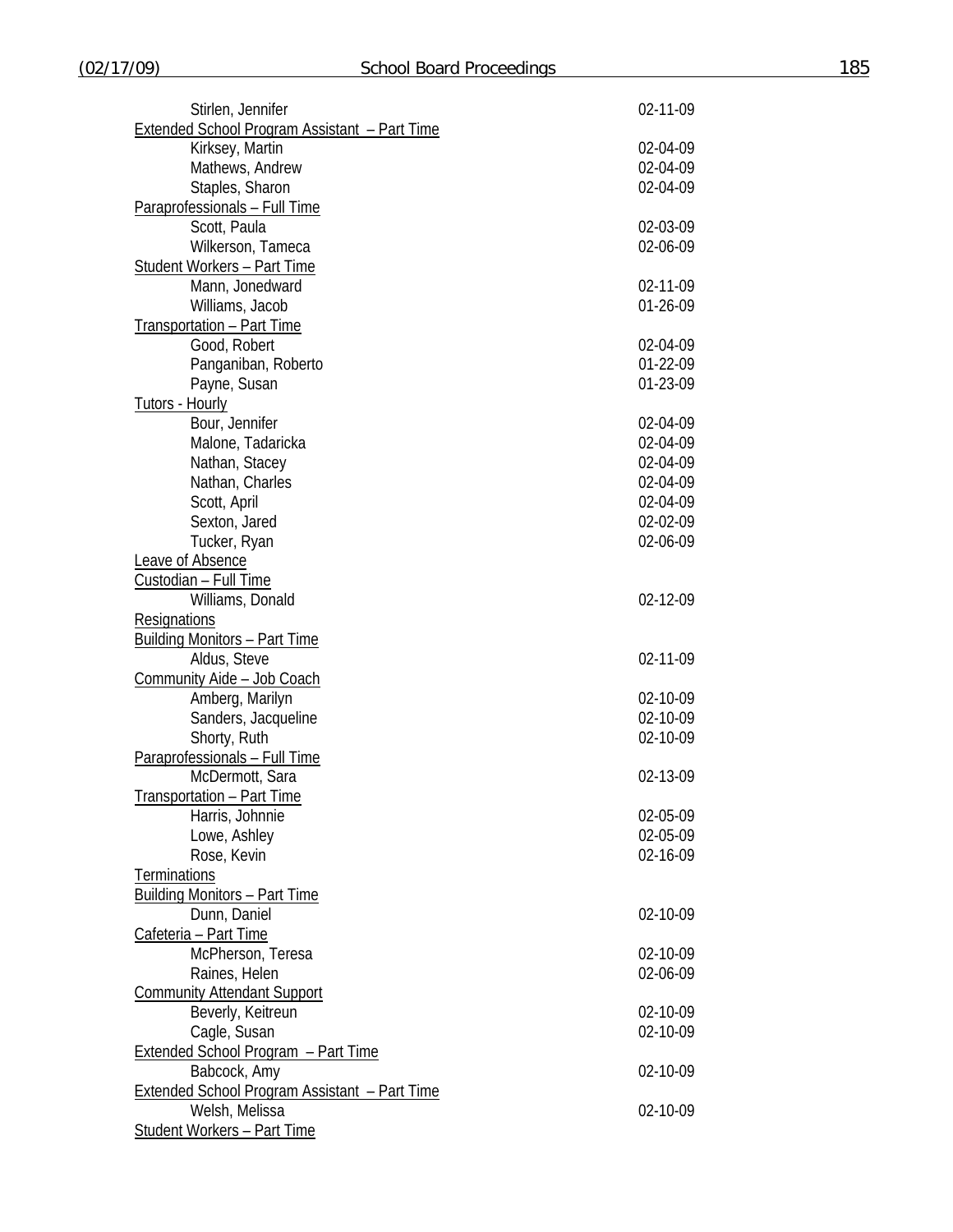| Elmore, Rebecca                               | 02-04-09 |
|-----------------------------------------------|----------|
| Williams, Jacob                               | 01-30-09 |
| Transportation - Part Time                    |          |
| Burnside, Jeffrey                             | 02-06-09 |
| Bland, Na-Juan                                | 01-05-09 |
| Hill, Nikolette                               | 02-05-09 |
| Hurley, Fleta Jo                              | 02-06-09 |
| <u>Tutors – Hourly</u>                        |          |
| Hall-Ritterhoff, Nichelle                     | 01-30-09 |
| Wells, Tyishia                                | 01-30-09 |
| <b>Substitutes</b>                            |          |
| Certified                                     |          |
| <b>Appointments</b>                           |          |
| <b>Substitute Teachers</b>                    |          |
| Cash, Elizabeth                               | 02-11-09 |
| Dainty, Jon                                   | 02-04-09 |
| Downey, Michael                               | 02-06-09 |
| Frederick, Joshua                             | 02-05-09 |
| Garber, Mark                                  | 02-09-09 |
| Gibson, Brittany                              | 02-05-09 |
| Michaels, George                              | 02-06-09 |
| Moyers, Debby                                 | 02-06-09 |
| Peterson, Dustin                              | 02-12-09 |
| Pierce, Janessa                               | 02-06-09 |
| Rubsam, Randy                                 | 02-12-09 |
| Smith, Vanessa                                | 02-06-09 |
| Spaulding, Joanna                             | 02-06-09 |
| Thompson, Falynn                              | 02-06-09 |
| Webster, Tagwana                              | 02-12-09 |
| Wessler, Daniel                               | 02-05-09 |
| Resignations                                  |          |
| <b>Substitute Teachers</b>                    |          |
| Dooley, Vicki                                 | 02-10-09 |
| Hampton, N. Mike                              | 02-10-09 |
| Hendricks, Tracey<br>Non-Certified Substitute | 02-11-09 |
| <b>Appointments</b>                           |          |
| <b>Health Technician</b>                      |          |
| Cramer, Gillian                               | 02-04-09 |
| Special Ed Attendants/Behavioral Assistants   |          |
| Garcia, Megan                                 | 02-04-09 |
| Jackson, Charles                              | 02-11-09 |
| Lowe, Courtney                                | 02-04-09 |
| Perry, Laron                                  | 01-30-09 |
| Wozniak, Donald                               | 02-06-09 |
| <b>Resignations</b>                           |          |
| Cafeteria                                     |          |
| Roebollar, Satina                             | 02-11-09 |
| <b>Clerical</b>                               |          |
| Johnston, Teresa                              | 02-10-09 |
| Paraprofessionals                             |          |
| Leathers, Sarah                               | 02-10-09 |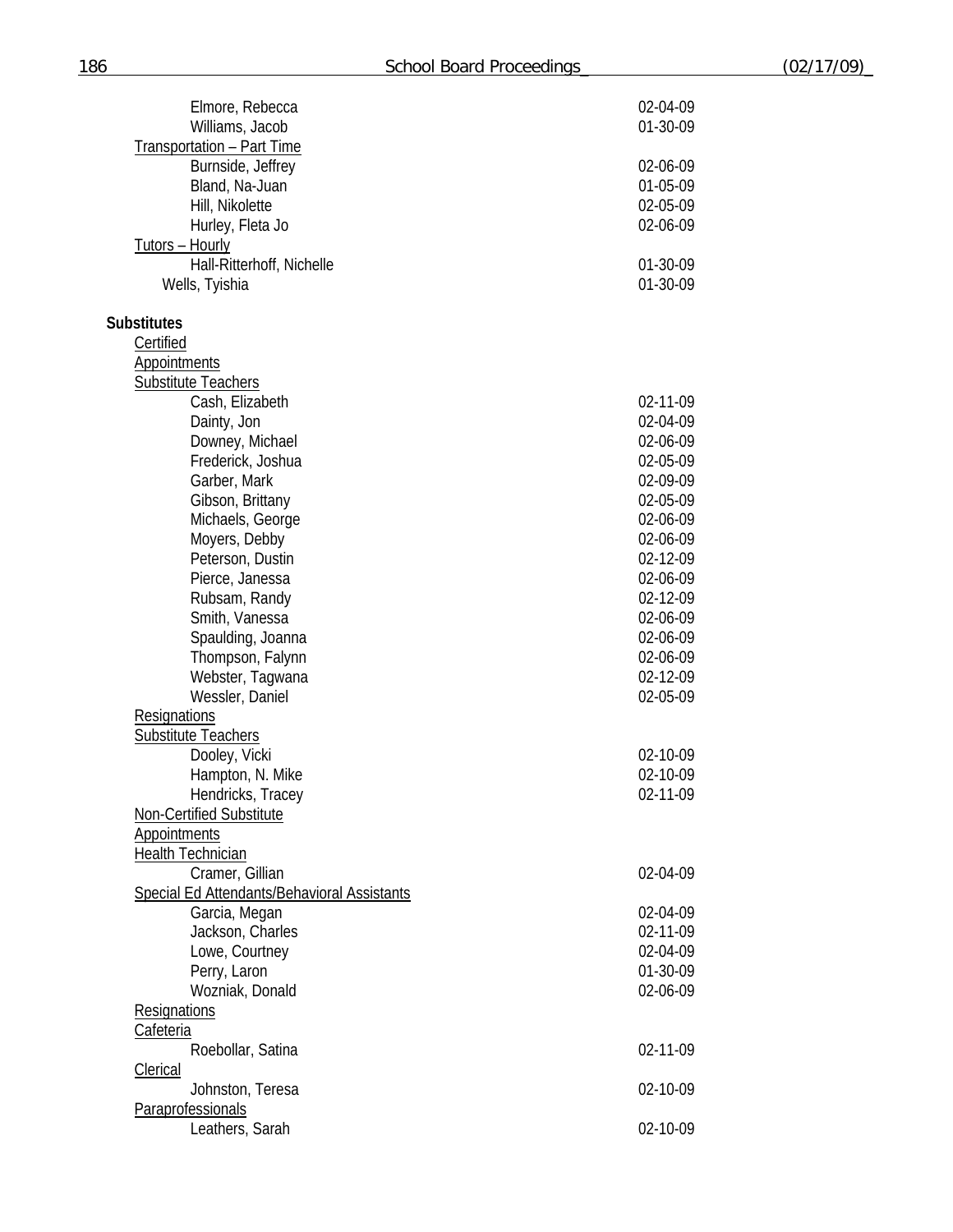| Special Ed Attendants/Behavioral Assistants |                |
|---------------------------------------------|----------------|
| Branscumb, Tanejah                          | 02-10-09       |
| Mosley, Kimberly                            | 02-10-09       |
| Nathan, Howard                              | 02-10-09       |
| Sergvnina, Natalya                          | 02-10-09       |
| Smullin, Tameshia                           | 02-10-09       |
| Termination                                 |                |
| Cafeteria                                   |                |
| Bynum, Barbara                              | $02 - 10 - 09$ |
| Mack, Karlisha                              | 02-10-09       |
| Special Ed Attendants/Behavioral Assistants |                |
| Gaines, Brittney                            | $02 - 13 - 09$ |

On roll call, 6 ayes. Motion carried.

TRAVEL REQUESTS - Moved by Wolfmeyer, seconded by Ross to table the travel requests as presented by the administration. (Copy is on file in the board secretary's office.) Mrs. Wolfmeyer explained that she is concerned with the travel requests, especially those where a number of people attend the same event, even when it is from grant funding. She would like the motion tabled. She feels it would be helpful if administration would put a separate description of the purpose and benefit of the travel with the requests.

Mrs. Ross stated that she is in agreement and that the Board of Education has discussed this issue before. She feels that the money designated for travel can be used differently. She noted that currently there is no way of measuring the effectiveness of the travel and in this unique time we need to talk about this more.

Mr. Hinton emphasized that some of the travel is very important. He does understand the Board's concern but feels that professional development is very important.

The travel report will be tabled until the February 23, 2009 Special Meeting.

On roll call, 6 ayes. Motion carried.

TWELVE MONTH EXTENSION WITH PAETEC – Moved by Parker, seconded by Butler that the Board of Education approve the two extensions (voice and data) with Paetec.

Mr. Walvoord explained that this extension for phone service does not include a price increase and that this agreement would allow time for an RFP to be written related to the E-Rate program. The RFP will go out in the fall of 2009. A completely new contract will be in place by June 2010.

On roll call, 6 ayes. Motion carried.

## **DELIBERATION AGENDA** -

Review of Suspensions - Moved by Parker seconded by Wolfmeyer that the Review of Suspensions listed on Report No. 11 dated February 17, 2009 be approved as presented.

> On roll call, 5 ayes. Butler, Parker, Stowell, Wolfmeyer, Gorenz 1 nay. Ross. Motion carried.

Expulsions – Moved by Parker, seconded by Wolfmeyer that the Expulsions listed on the report dated February 17, 2009 be approved as presented.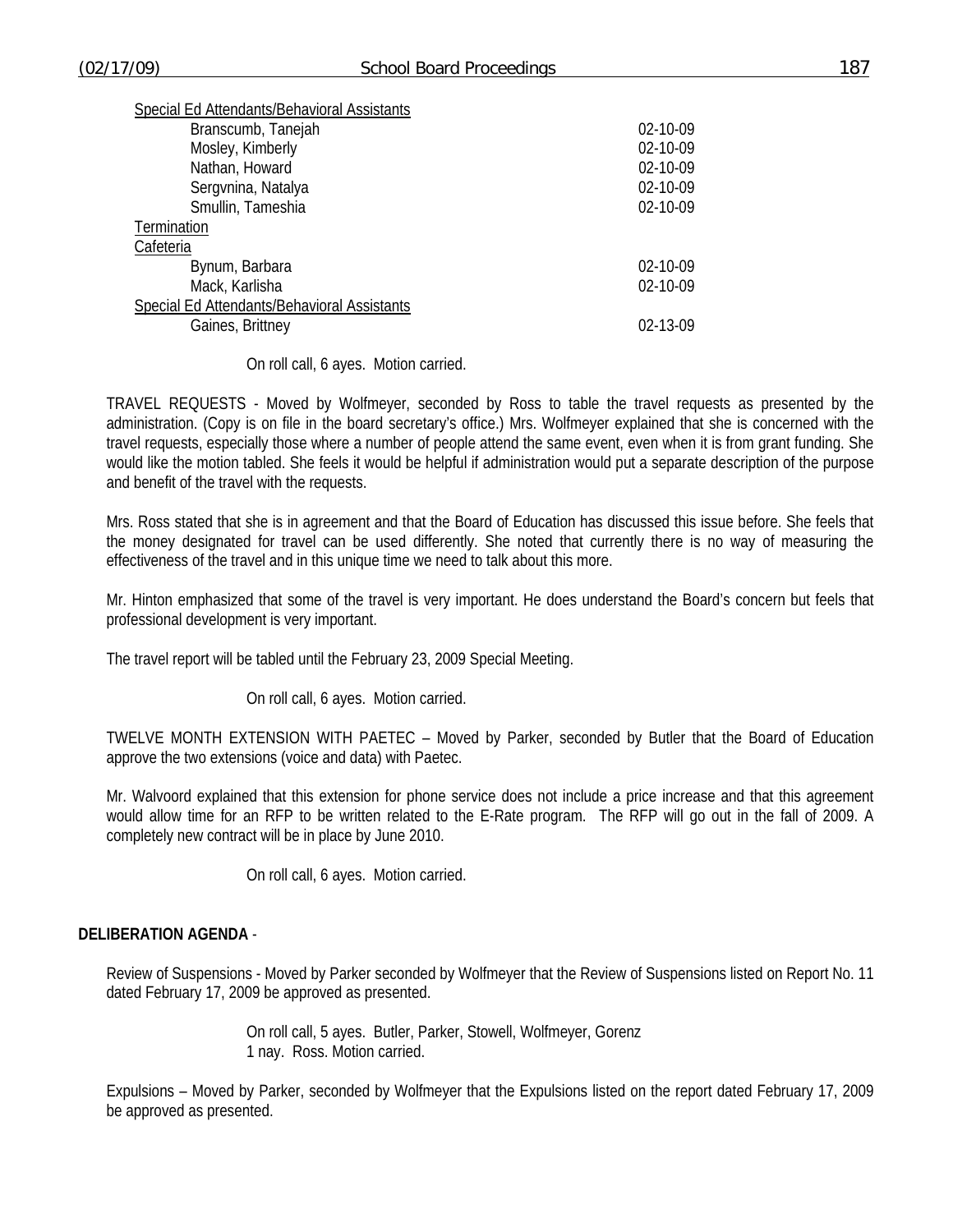On roll call, 5 ayes. Butler, Parker, Stowell, Wolfmeyer, Gorenz 1 nay. Ross. Motion carried.

Revocation of Board Probation – Moved by Parker, seconded by Wolfmeyer that the Expulsions list on the Revocation of Board Probation Report dated February 17, 2009 be approved as presented.

> On roll call, 5 ayes. Butler, Parker, Stowell, Wolfmeyer, Gorenz 1 nay. Ross. Motion carried.

**RESOLUTION: PUBLIC BUILDING COMMISSION LEASES** – Moved by Ross, seconded by Parker that the Board of Education approve a Resolution providing for the levy and collection of a direct annual tax sufficient to pay the rent payable under a Lease Agreement to be entered into by and between the Public Building Commission of Peoria, Peoria County, Illinois, as lessor, and Board of Education of the City of Peoria, School District Number 150, Peoria County, Illinois, as lessee for the new birth through eighth grade community learning center on the site as described in Exhibit A ( across the street form the existing Harrison Primary School Building at or on a site previously approved by the PBC.)

 Attorney Walvoord explained that this is the first step taken with the financial arrangements with the PBC and this is the last month that the District can amend the current tax levy. This action follows the plan by the PBC and the District for the ultimate ground breaking in the spring for the new Harrison School.

On roll call, 6 ayes. Motion carried.

**RECOMMENDATION FOR BALANCING BUDGET – FOUR-DAY WORK WEEK DURING THE SUMMER** – Moved by Stowell, seconded by Butler to authorize the Superintendent to look into implementing a four-day work week during the summer.

Mr. Hinton explained that this suggestion came from staff members and that many school districts are even talking about a four day school week. He noted that the City did this last year with the Public Works Department. He stressed that employees would work the same number of hours as a five day week, but would do it in a four day period. This initiative would probably not pertain to those schools that are undergoing construction. He conveyed that he did not have a projected savings for the district and this could be a pilot program in some buildings this summer.

On roll call, 6 ayes. Motion carried.

**RECOMMENDATION FOR BALANCING BUDGET – 2% RATE REDUCTION ON ALL OUTSIDE SERVICE CONTRACTS** – Moved by Stowell, seconded by Butler to authorize the Superintendent to negotiate a 2% rate reduction for all current Contracts that the District has for professional services with outside entities.

Mr. Hinton explained that this also would cover individuals with contracts. Mr. Hinton noted that he would start by approaching the largest vendors. He also noted that the savings could be less than 2%, but anything would be a savings. Mrs. Parker stated her concern that everyone is facing the same financial conditions and if we ask for a reduction, will they ask for something in return – we do not want to be in an awkward position. Mr. Hinton stated that he would not obligate the District without the Board's approval.

Mr. Stowell stated that there should be a review process and RFP every five years on contracts. He stated that the Internal Auditor could have that added to his job description.

On roll call, 6 ayes. Motion carried.

**RECOMMENDATION FOR BALANCING BUDGET – DELAY OF ALL CAPITAL PURCHASES** – Moved by Stowell, Seconded by Ross that the Administration is directed to delay all capital purchases for fiscal year 2008/2009.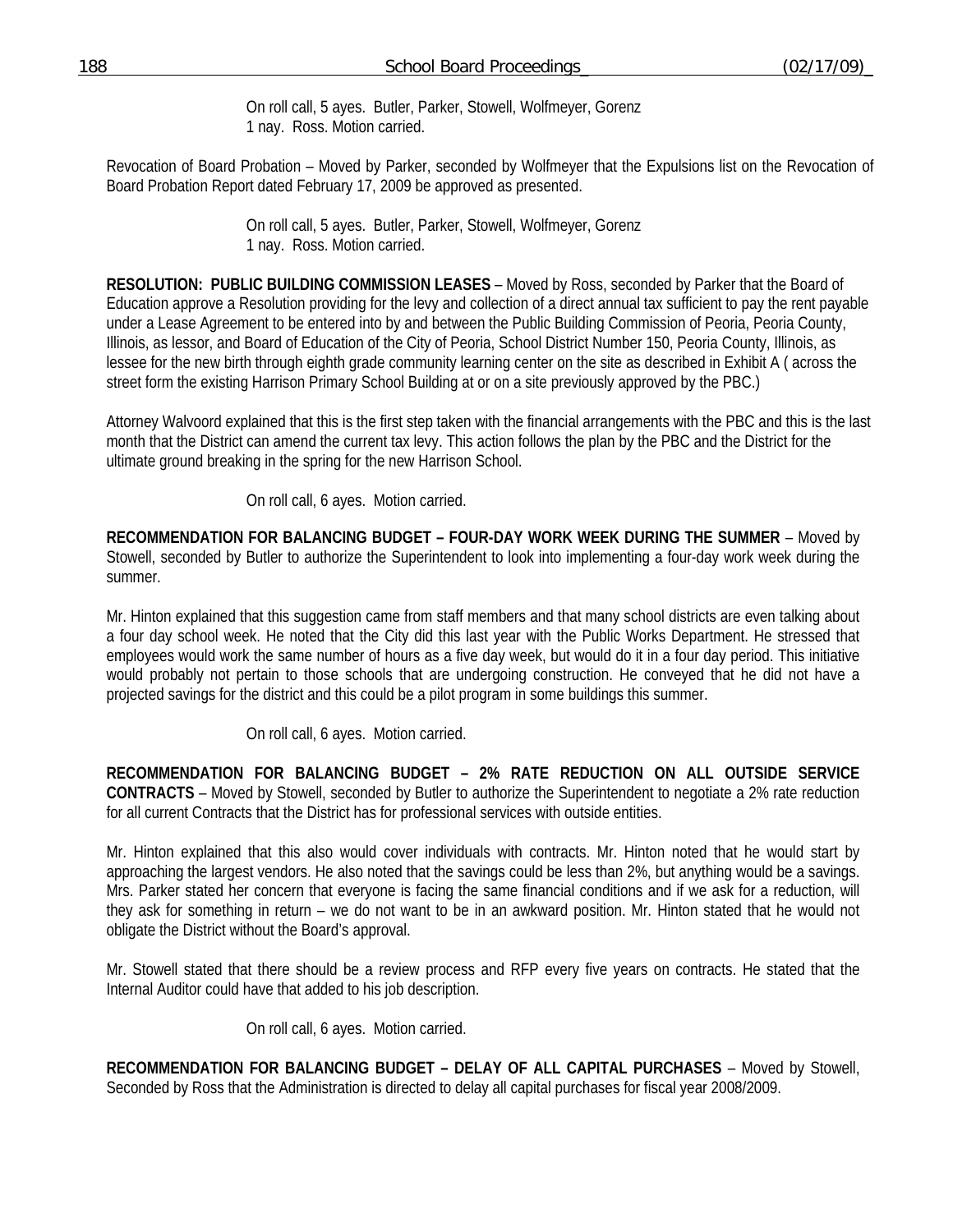Mr. Hinton explained that this would be a cost cutting measure and would delay major purchases. This would also defer maintenance.

Mr. Walvoord suggested that the action item be amended to read: That the administration is directed to delay all nonessential capital purchases for fiscal year 2008/2009.

Moved by Parker, seconded by Butler approval of the amendment. – That the administration is directed to delay all nonessential capital purchases for fiscal year 2008 /2009.

On roll call, 6 ayes. Motion carried.

Approval of the motion as amended.

On roll call, 6 ayes. Motion carried.

**RECOMMENDATION FOR BALANCING BUDGET – SOFT HIRING FREEZE** – Moved by Ross, seconded by Wolfmeyer that the Administration is directed to implement a soft hiring freeze for the 2008-2009 fiscal year.

Mr. Hinton explained that a soft hiring freeze would mean that only those absolutely necessary for the function of the group would be hired. Mr. Hinton would sign off on all new hires by the district.

On roll call, 6 ayes. Motion carried.

**RECOMMENDATION FOR BALANCING BUDGET – TRAVEL FREEZE** – Moved by Parker, seconded by Butler that the Administration is directed to review all projected travel to ensure its necessity for the 2008/2009 fiscal year.

On roll call, 6 ayes. Motion carried.

**RECOMMENDATION FOR BALANCING BUDGET – ELIMINATE DEPARTMENT CHAIRPERSONS** Moved by Stowell, seconded by Ross that the Administration is directed to eliminate all Department Chairpersons for the 2009/2010 school year.

Superintendent Hinton noted that the elimination of Department Chairpersons has been discussed for a number of years. Mr. Stowell asked for the effect on student achievement. Mr. Hinton reported that it will cause high schools to reorganize – high school principals will have to put together a team. He did note that there are those who support the change and those that don't. He stressed that he wanted to make it clear that many things that will be brought forward are not the best for instruction, but with the financial situation we will have to make hard choices.

On roll call, 6 ayes. Motion carried.

**RECOMMENDATION FOR BALANCING BUDGET – ENERGY CONSERVATION POLICY** – Moved by Stowell, seconded by Butler that the Administration is directed to implement an energy conservation policy at all of the District's buildings.

Superintendent Hinton reported that he sent a memo to all buildings today letting them know that we are making adjustments. He asked that the temperature be reduced 1 degree. He noted that he is also looking into having all staff turn off computers, monitors and printers at the end of each day.

On roll call, 6 ayes. Motion carried.

**TERMINATION OF CONTROLLER/TREASURER CONTRACT –** Moved by Stowell, seconded by Parker that the Employment Contract of Guy M. Cahill, the Controller/Treasurer, dated May 26, 2005 be terminated 60 days from this date pursuant to paragraph 3.e) of that contract. Further that the Controller/Treasurer be placed on Administrative Leave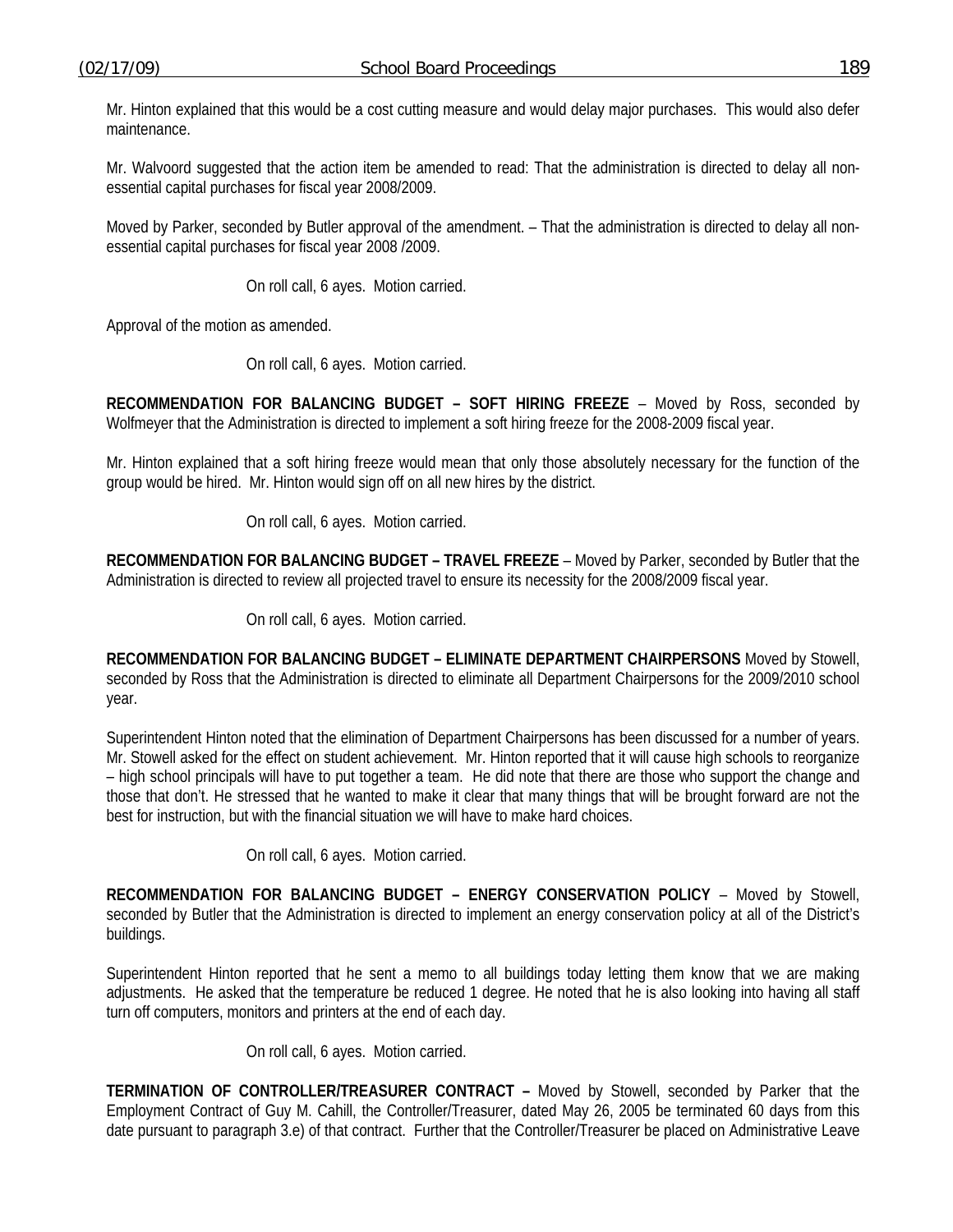as of this date for a period of 60 days and, at the end of said period, all payments due under the Contract be paid to the Employee, the Employment Contract shall terminate and the employment of the Employee shall terminate. The Board Secretary shall give the Controller/Treasurer notice of this action.

On roll call, 6 ayes. Motion carried.

**APPOINTMENT OF TEMPORARY CONTROLLER/TREASURER** - Moved by Parker, seconded by Ross that Carla Eman be appointed Treasurer of the School District.

On roll call, 6 ayes. Motion carried.

## **INFORMATION ITEMS – REPORTS FROM SUPERINTENDENT AND STAFF** –

- 1. GOAL 1 STUDENT ACHIEVEMENT –
- 2. Goal 2 FISCAL RESPONSIBILITY **Three Tier Bell Schedule** Superintendent Hinton reported that this change had been looked at earlier. The change could result in a \$500,000 savings to the District. He noted that there was concern with the change, but with what is taking place with the financial situation, he would ask the Board to consider this change. He also noted that the Transportation Department has had a very difficult time hiring bus drivers. This change would allow us to serve our families better.

Two scenarios are ready for consideration:

|                               | Scenario #1              | Scenario #4              |
|-------------------------------|--------------------------|--------------------------|
| High Schools                  | $8:20$ a.m. $-2:50$ p.m. | $8:20$ a.m. $-2:50$ p.m. |
| Middle Schools                | 7:30 $a.m. - 2:00$ p.m.  | 9:00 $a.m. - 3:30$ p.m.  |
| <b>Primary Schools</b>        | $9:00$ a.m. $-3:30$ p.m. | 7:30 a.m. - 2:00 p.m.    |
| <b>Edison Primary Schools</b> | $7:30$ a.m. $-2:45$ p.m. | $9:00$ a.m. $-4:15$ p.m. |
| Edison Middle School          | 7:30 $a.m. - 2:45$ p.m.  | $9:00$ a.m. $-4:15$ p.m. |
| Roosevelt/VHECEC              | $7:30$ a.m. $-2:30$ p.m. | $8:20$ a.m. $-3:20$ p.m. |
| Roosevelt. VHECEC             | $7:50$ a.m. $-2:20$ p.m. | $8:40$ a.m. $-3:10$ p.m. |
| <b>Washington Gifted</b>      | $8:30$ a.m. $-2:50$ p.m. | $9:00$ a.m. $-3:30$ p.m. |

Manual High School, Greeley Alternative School and Knoxville Center for Student Success have changed their schedules since the above plan was done and some adjustments in the recommended scenario may need to be made.

Discussion was held on the plans. Board members recognized that this would be a change, but the cost savings could be considerable. Mr. Stowell would like to see more discussion on the times. He would like more information on the Scenario #4. Mrs. Parker asked that child care needs for students be addressed.

**STAFF REDUCTION** – Mr. Hinton apprised the Board of the future reductions in staff that will take place for certified and non certified staff members due to financial concerns. He noted that there will be a reduction of at least 20 certified staff (which would include administration.) He also clarified that if the decision is made to close one or more primary schools, the number will grow. There will also be 20 cuts from non certified staff. He reported that there will be "pink slips" for first year teachers and possibly some second year teachers.

Superintendent Hinton stated that these cuts could mean that there will be an increase in class size. He noted that the District currently does the best it can to stay within the contract numbers, but with the financial situation we do not have the ability to hire additional staff.

**COST REDUCTION COMMITTEE** - Dr. Gorenz highlighted that a team comprised to staff, union members and teachers will be formed to discuss the decisions that have to reduce expenses that would have the least impact on student achievement.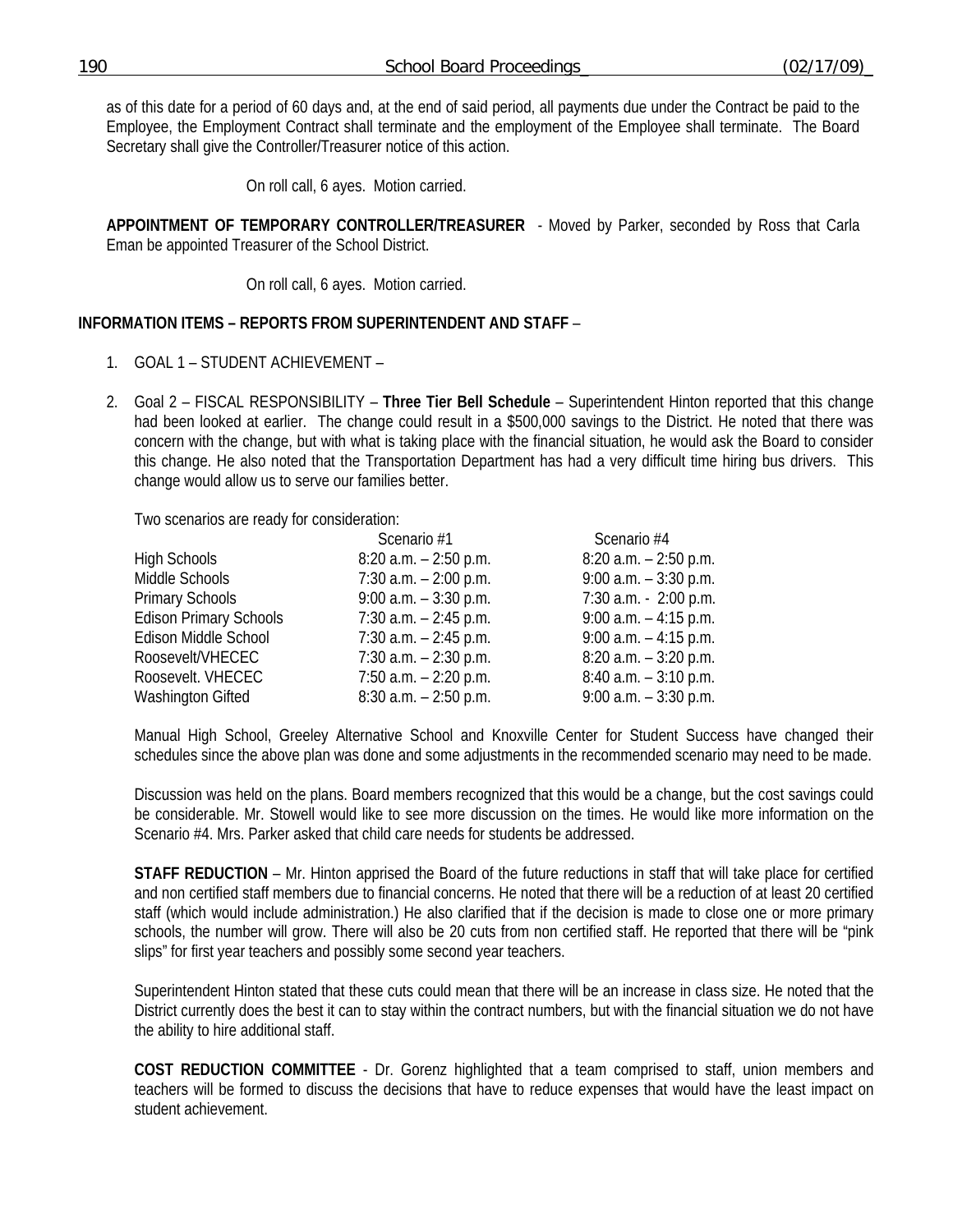FINANCE REPORTS – Mrs. Eman presented this report for the Board's information and review.

PURCHASE ORDERS OVER \$2,500 – Mrs. Eman presented this report for the Board's review.

- 3. GOAL 3 QUALITY STAFF
- 4. GOAL 4 SAFE, CARING ENVIRONMENTS
- 5. GOAL 5 CULTURE OF CUSTOMER SERVICE Report of Requests under the Freedom of Information Act and Status of Such Requests. Mrs. Shangraw gave the following report.

| 01-26-09 | <b>Sharon Crews</b> | Pending |
|----------|---------------------|---------|
| 01-26-09 | Dave Haney          | Filled  |
| 01-30-09 | CJ Summers          | Pending |
| 01-30-09 | CJ Summers          | Pending |
| 02-02-09 | Dave Haney          | Filled  |
| 02-03-09 | <b>Terry Knapp</b>  | Filled  |
| 02-12-09 | Dave Haney          | Pending |
|          |                     |         |

**REPORTS AND SUGGESTIONS BY BOARD MEMBERS** - Mrs. Ross discussed the concerns with the VHECEC students riding the bus with middle school students from Roosevelt Magnet School. She stated that the pre-school students are on the bus much too long. She asked that administration look at returning schools to K-8 configurations and the students walking to school. Mr. Hinton reported that it is his desire to begin the 09-10 school year with two to three K-8 schools - Thomas Jefferson Primary School will be the first to return to K-8. The consideration is that K-8 schools require more staff.

Mr. Stowell discussed his concern with considering funding from the stimulus package, he feels that any funds received will not be a long term benefit – we need to address the expense side now. He is fearful that that property taxes could be reduced in the future. He would also like more discussion on charter schools. Mr. Hinton noted that he feels stimulus package funding will come to Special Ed through IDEA and Title 1. Mr. Hinton also reported that he is still getting information to the Board of Education on Charter schools.

Dr. Gorenz emphasized that the District has already saved \$3.1 million through building sales and expense reductions, but unfortunately reductions will be an ongoing decision.

Mrs. Butler asked to clarify the eighth grade graduation for this year. She reported that graduations will be a celebration during the school day and if schools would like to have and after school event they would work with their parents and students.

ADJOURNMENT – Dr. Gorenz adjourned the regular meeting at 8:50 p.m.

 Julia A. Cramer, Board Secretary